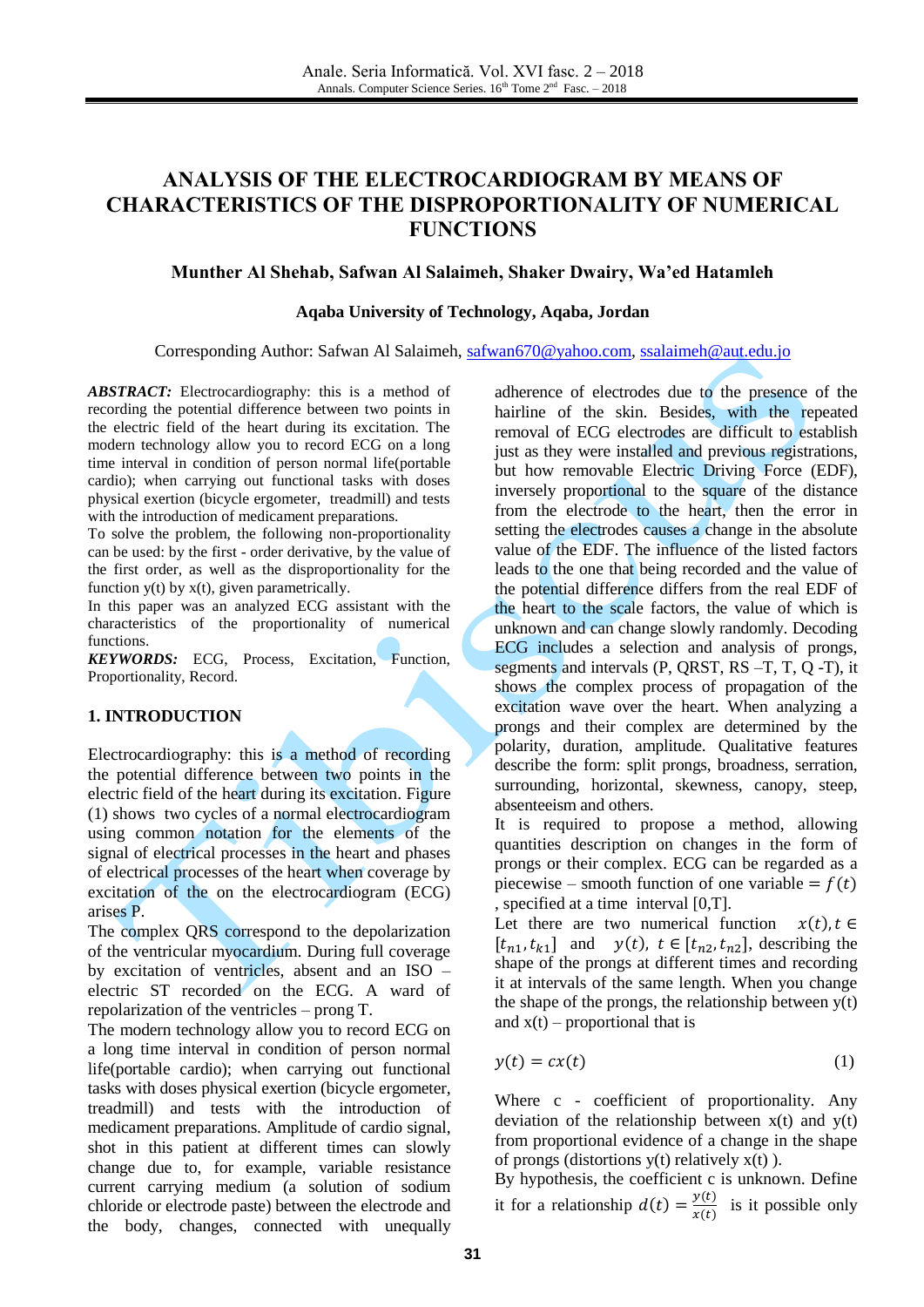when prongs registration intervals  $d(t) = const.$ Otherwise,  $d(t) = var$  and is not known what its value should be taken as a constant coefficient c, to evaluate at what values t the relationship between y(t) and x(t) deviates from proportional and how much.

In this way, formally, the problem reduce to the need for a quantitative description of the deviation of the relationship between  $y(t)$  and  $x(t)$  from the device is proportional with the unknown value of coefficient c. Similar problems arise, for example, in estimating the signal distortion y(t) at the output of the device under study (amplifier, converter, telemetry channel) in comparison with the input signal  $x(t)$ , when comparing two images, functions  $x(t)$  and  $y(t)$  and others.

# **2. FORMULATION OF THE PROBLEM**

On the set of  $\Omega$  of real numbers there are given piecewise continues real function x(t) and y(t), having one derivative. Suppose that for  $t \in \Omega_1$ , where  $\Omega_1 \subset \Omega$ , the relationship between function is described by expression (1).

It is necessary to find a functional that, regardless of the value of the coefficient  $c$  in  $(1)$ , is zero in the region  $t \in \Omega_1$ .

### **3. METHOD FOR SOLVING THE PROBLEM**

Because the  $x(t)$ ,  $y(t)$  are deterministic, then for a fixed dependence y on x is unambiguous and can be considered as a parametric.

In work [SB06] the developed characteristics of the non- proportionality of numerical functions with respect to derivations (2) and values (3)

$$
\begin{aligned}\n\textcircled{a}d_x^{(n)}y &= \frac{id_x^n}{n!dx_n^n} \\
\textcircled{a}v_x^{(n)}y &= y - \frac{x^n d_y^n}{n!d_x^n}\n\end{aligned}\n\tag{2}
$$

To solve the problem, the following nonproportionality can be used: by the first - order derivative, by the value of the first order, as well as the disproportionality for the function  $y(t)$  by  $x(t)$ , given parametrically.

Disproportionality with respect to the derivative and value of the first order of the function  $y(t)$  by  $x(t)$ , specified parametrically.

$$
\textcircled{a}d_{x}^{(t)}y = \textcircled{a}d_{\varphi(t)}^{(t)}\Psi(t) = \frac{y}{x}\frac{y_{t}}{x_{i}} = \frac{\Psi_{(t)}\varphi_{t}(t)}{\varphi_{(t)}\varphi_{t}(t)}\tag{4}
$$

$$
\textcircled{a}v_x^{(t)} = \textcircled{a}v_{\varphi(t)}^{(t)}\Psi(t) = \Psi(t) - \varphi(t)\frac{\Psi_t(t)}{\varphi_t(t)}\tag{5}
$$

Equal to zero regardless of the value c, if  $x(t)$  and y (t) satisfy the condition (1). And, the use of estimates of non-proportionality makes it possible to estimate the difference between the independence of functions from the proportional at each point of the set , on which the function is specified.

Consider ECG changes, emerging with hypotrophy of the atria. The slowing down of the electric pulse in the left atrium leads to a later one, the norm or rate; the end of his excitation and to enhance the synchronous of depolarization of both atria fig (2).

As a result of ECG a split prongs appears P, the total, and its duration increases fig (4,5) compared to the figure (3).

In order to quantify at what times and how much the shape of the prongs P is distorted it is proposed to use disproportionate (5). Figures (6) and (7) show graphs of the non- proportionality of the function 5, the graphs of which are presented in figures (4,5) in relation to the function, describing distorted prongs P figure (3). It can be seen that a large changes in the shape of the prong correspond to large changes in the estimate (5). And if the functions describing the prong P would differ only in the scale factor, than disproportionality function was equal to zero in the whole range of its task.



**Figure 1: Two cycles of a normal electrocardiogram**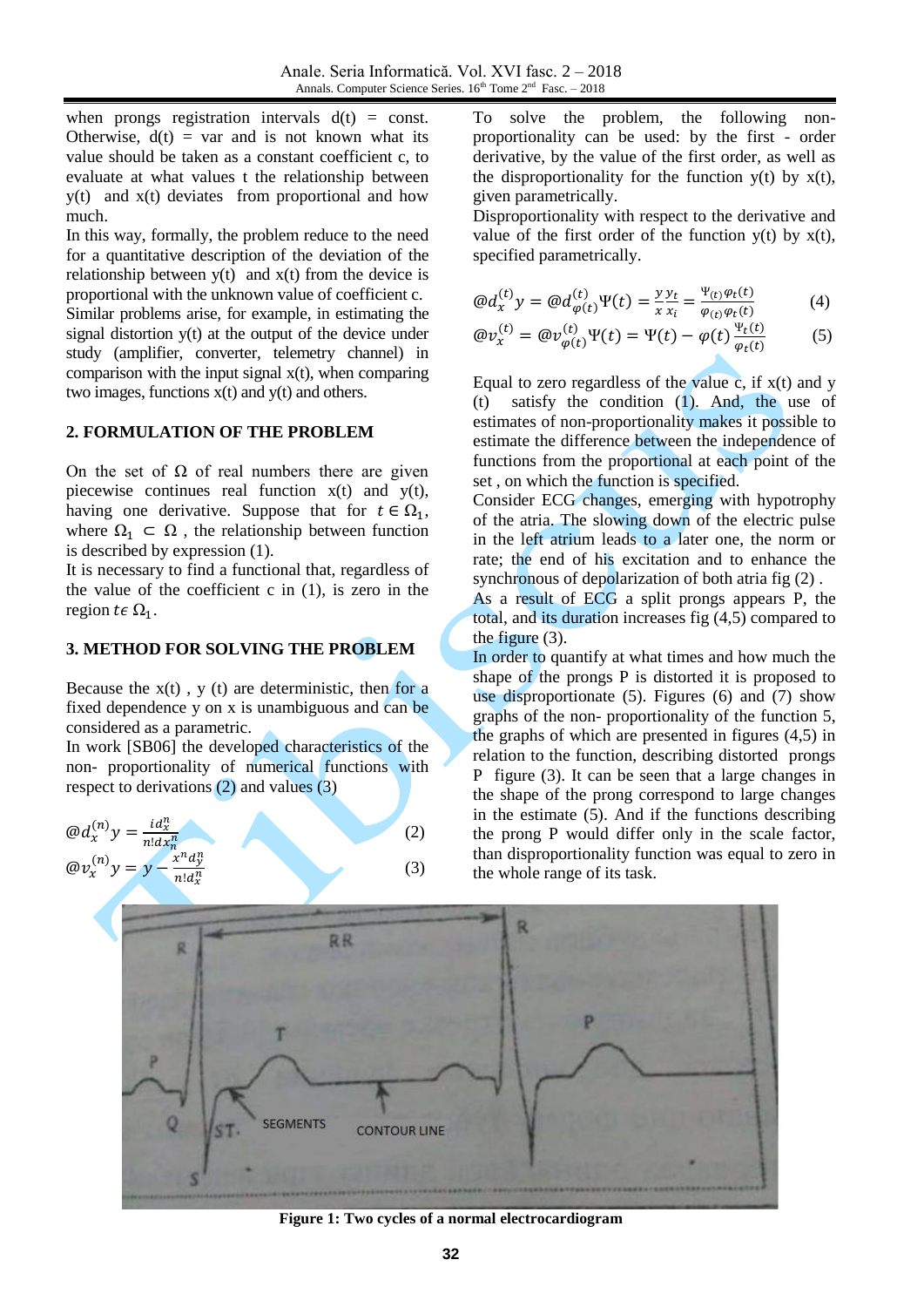

**Figure 2: The excitation of the left and right atrium**





**Figure 4: The total of result of ECG, and its duration increases**



**Figure 5: The total of result of ECG, and its duration increases**



**Figure 6: Graph of the non-proportionality of the function 5**